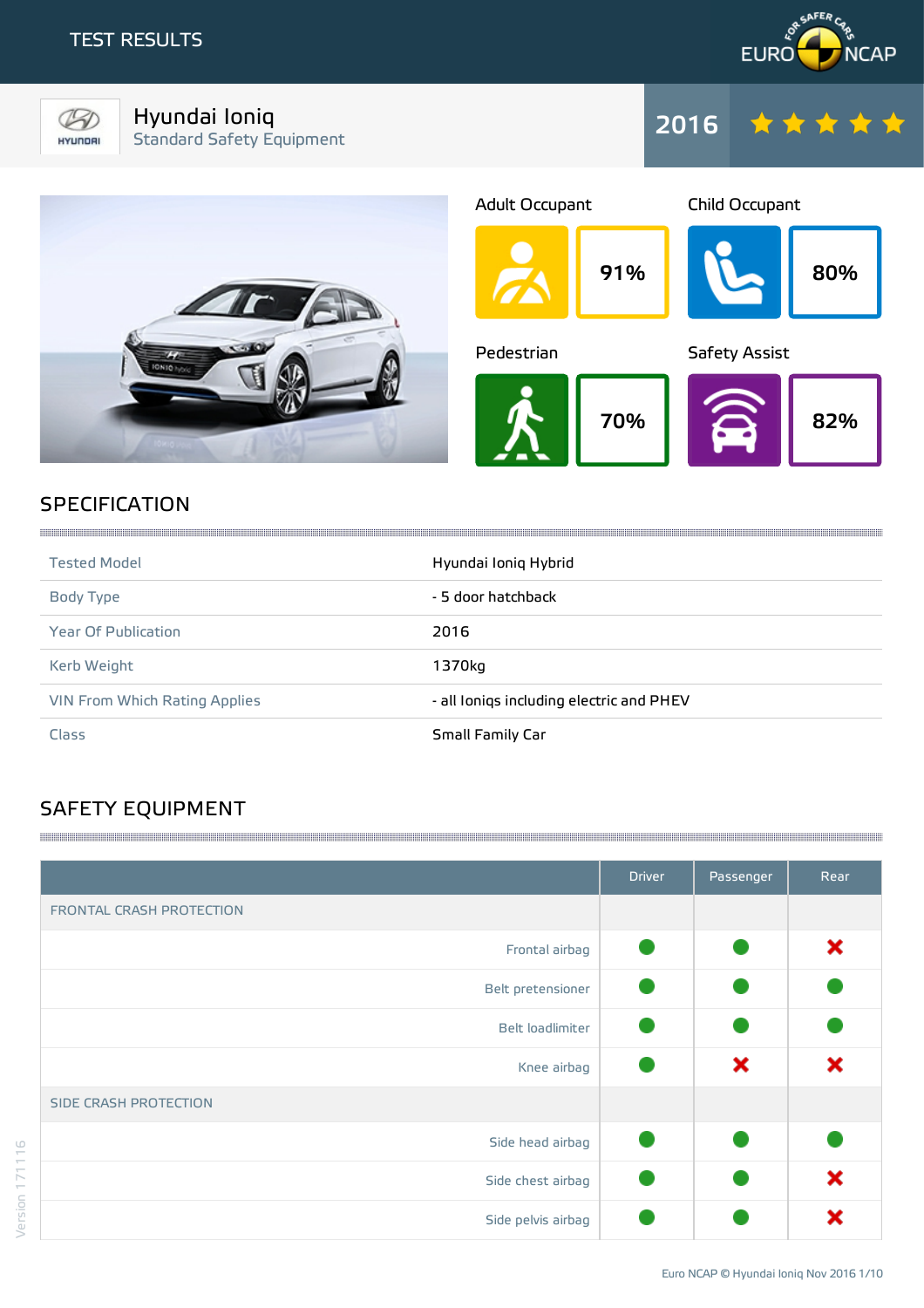

# SAFETY EQUIPMENT (NEXT)

|                         | <b>Driver</b> | Passenger | Rear |
|-------------------------|---------------|-----------|------|
| <b>CHILD PROTECTION</b> |               |           |      |
| Isofix                  |               | ×         |      |
| Integrated CRS          |               | ×         | ×    |
| Airbag cut-off switch   |               |           |      |
| <b>SAFETY ASSIST</b>    |               |           |      |
| Seat Belt Reminder      |               |           |      |

<u> 1989 - Andrea Stadt Stadt Stadt Stadt Stadt Stadt Stadt Stadt Stadt Stadt Stadt Stadt Stadt Stadt Stadt Stadt Stadt Stadt Stadt Stadt Stadt Stadt Stadt Stadt Stadt Stadt Stadt Stadt Stadt Stadt Stadt Stadt Stadt Stadt St</u>

| OTHER SYSTEMS           |   |
|-------------------------|---|
| Active Bonnet (Hood)    | x |
| <b>AEB City</b>         |   |
| AEB Inter-Urban         |   |
| Speed Assistance System |   |
| Lane Assist System      |   |

Note: Other equipment may be available on the vehicle but was not considered in the test year.

- **Fitted to the vehicle as standard**  $\bigcirc$  Fitted to the vehicle as part of the safety pack
- Not fitted to the test vehicle but available as option or as part of the safety pack  $\bigtimes$  Not available  $\qquad$  Not applicable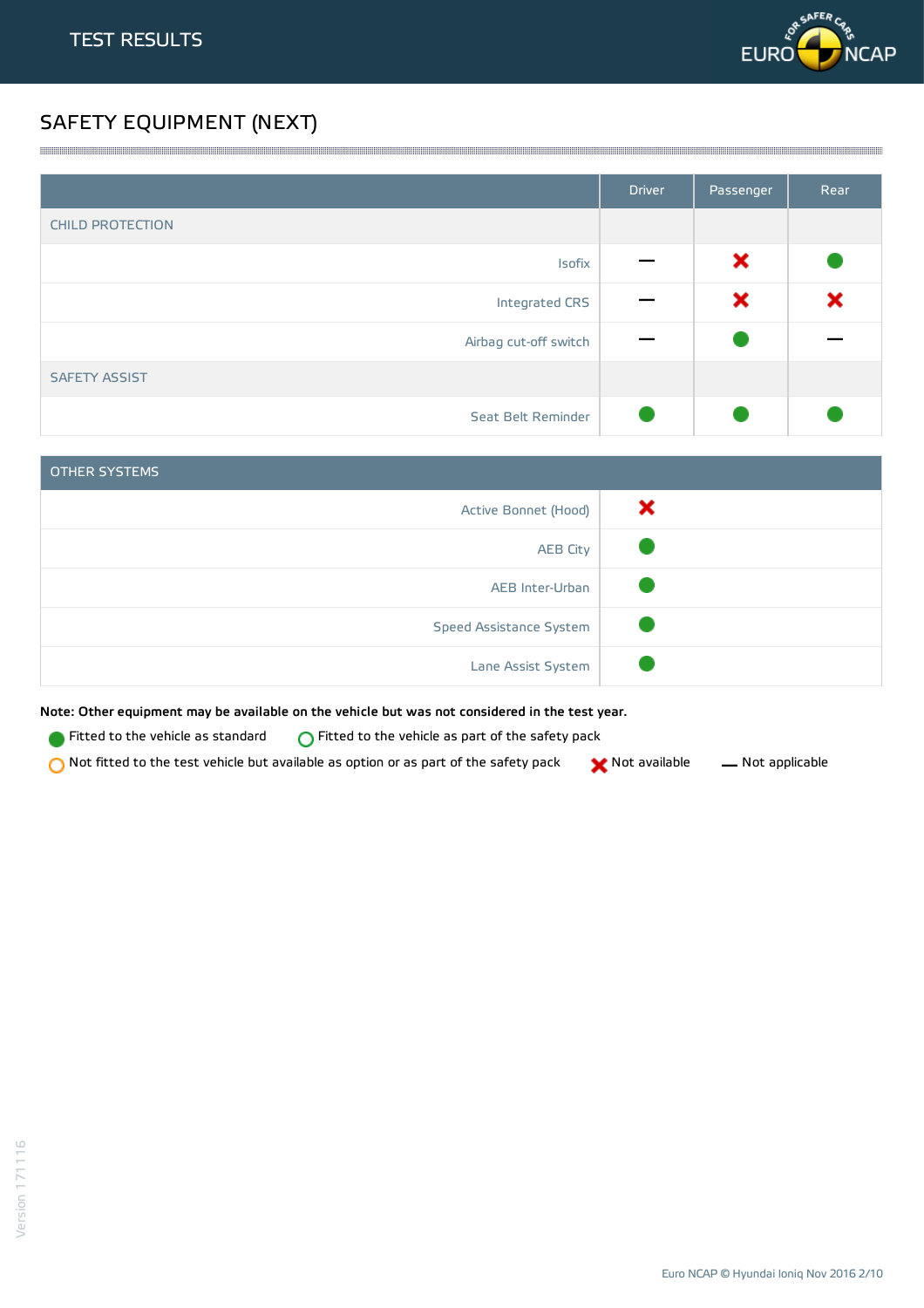







Euro NCAP © Hyundai Ioniq Nov 2016 3/10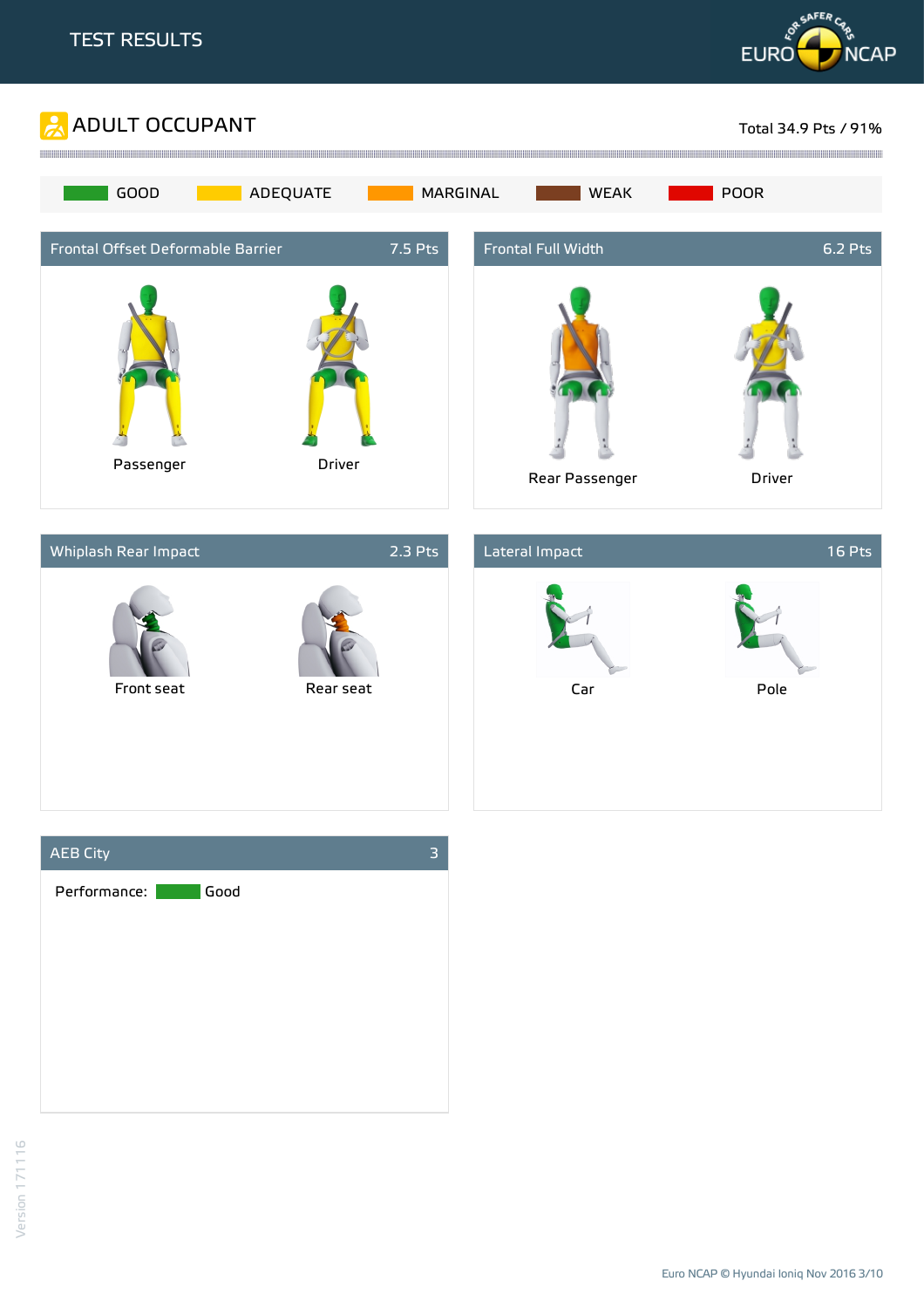

# ADULT OCCUPANT TO A RESERVE TO A RESERVE TO A RESERVE TOTAL 34.9 Pts / 91%

#### Comments

The passenger compartment of the Ioniq remained stable in the offset deformable barrier frontal impact. Dummy readings indicated good protection of the knees and femurs of both the driver and passenger. Hyundai showed that a similar level of protection would be provided to occupants of different sizes and those sat in different positions. In the full width rigid barrier test, readings from the rear passenger dummy indicated marginal protection of the chest. The pelvis slipped under the lap part of the seatbelt, indicated by a sudden drop in load, and protection of this body region was rated as poor. In both the side barrier test and the more severe side pole impact, protection of all critical body regions was good and full points were scored. Tests on the front seats and head restraints demonstrated good protection against whiplash injuries in a rear-end collision. A geometric assessment of the rear seats indicated marginal whiplash protection. A standard-fit autonomous emergency braking system provides additional protection against whiplash injury. In Euro NCAP's tests, the system scored full points, avoiding collisions against a stationary car at all test speeds.

the contract of the contract of the contract of the contract of the contract of the contract of the contract of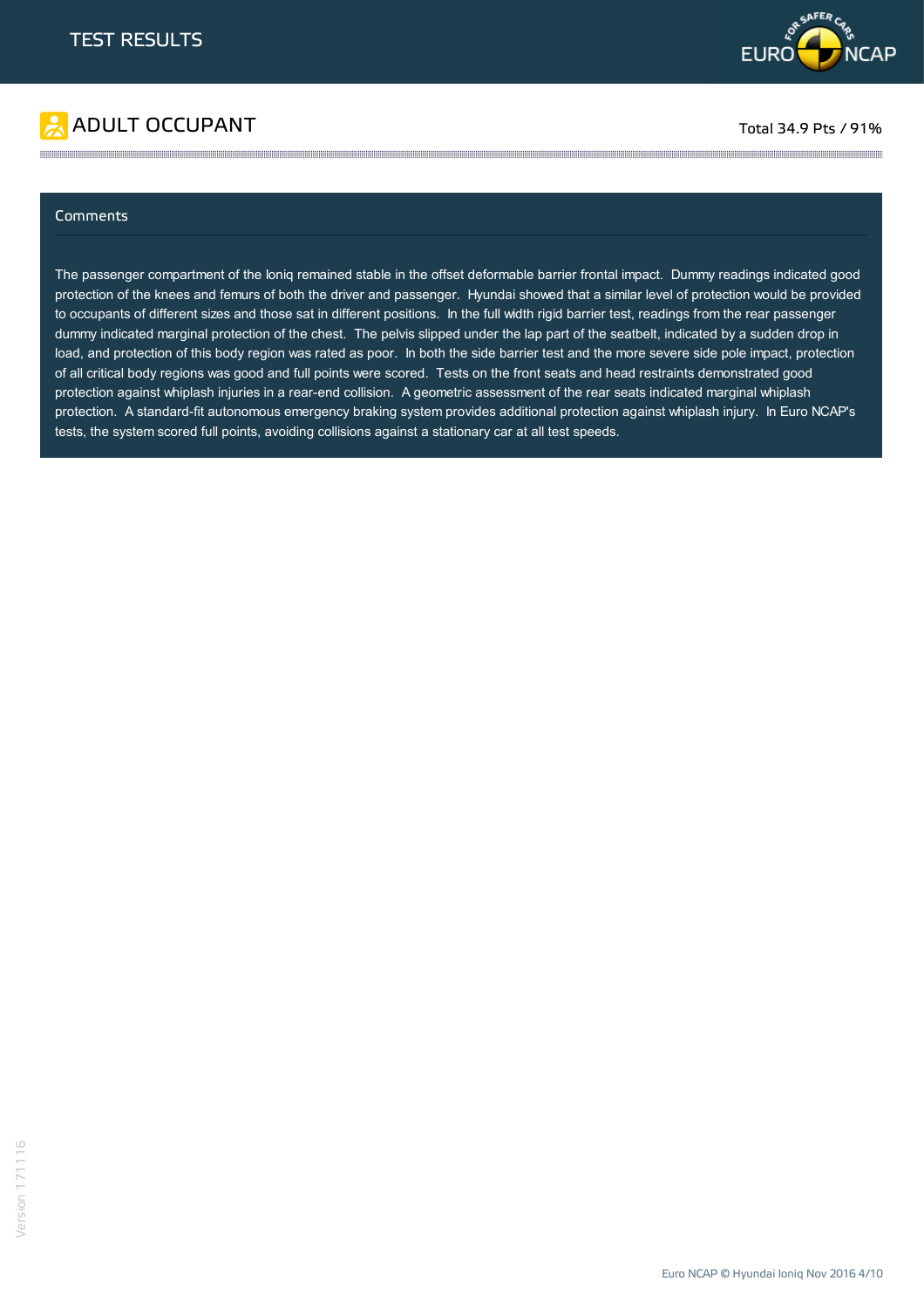





Restraint for 6 year old child: Römer Kidfix XP Restraint for 10 year old child: GRACO booster Safety Features 7 Pts

Front 2nd row 2nd row Passenger outboard center × × Isofix × × i-Size × × × Integrated CRS Fitted to test car as standard  $\bigcirc$  Not on test car but available as option  $\bullet$  Not available CRS Installation Check 12 Pts Install without problem Install with care Go Safety critical problem Installation not allowed **E** i-Size CRS Maxi Cosi 2way Pearl & 2wayFix Maxi Cosi 2way Pearl & 2wayFix BeSafe iZi Kid X1 i-Size (iSize) (rearward) (iSize)  $(format, c)$  ( $S = c$ )

Euro NCAP © Hyundai Ionig Nov 2016 5/10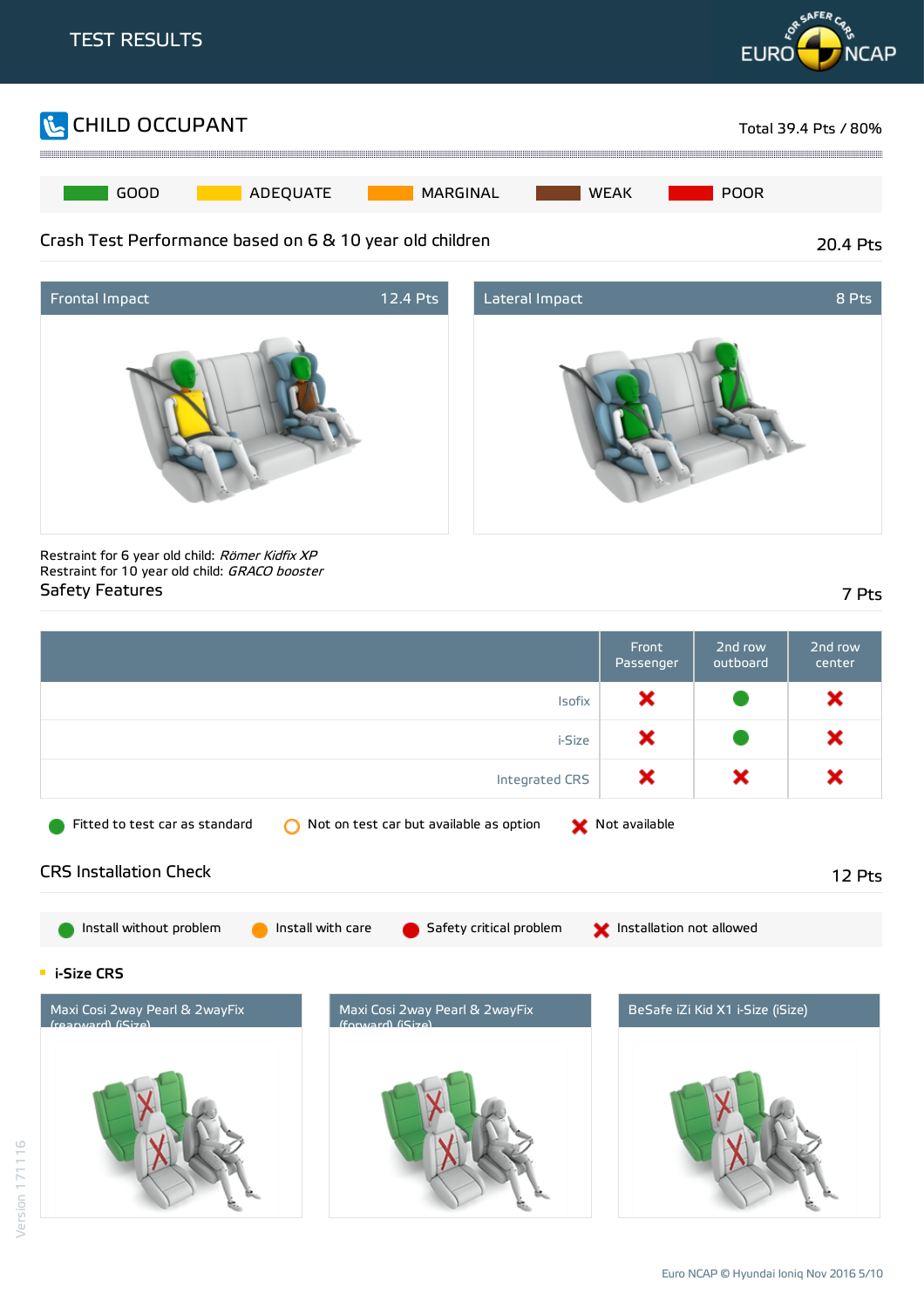

# **The CHILD OCCUPANT** Total 39.4 Pts / 80%

### **ISOFIX CRS**



### Römer KidFix XP (ISOFIX)



the contract of the contract of the contract of the contract of the contract of the contract of the contract of





#### **Universal Belted CRS**



#### Römer KidFix XP (Belt)





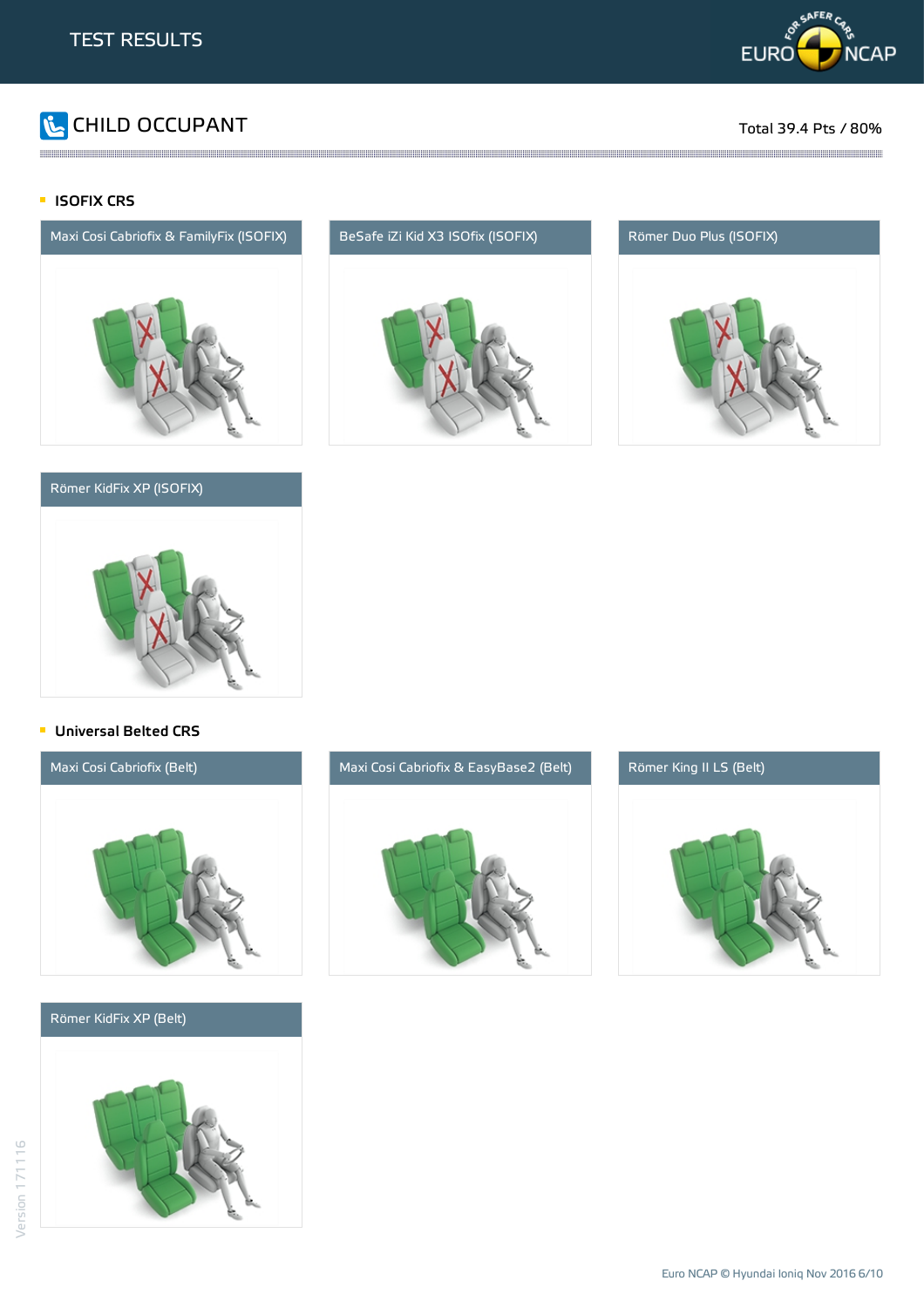



|                                                                                                     | <b>Seat Position</b> |             |               |              |
|-----------------------------------------------------------------------------------------------------|----------------------|-------------|---------------|--------------|
|                                                                                                     | Front                | 2nd row     |               |              |
|                                                                                                     | <b>PASSENGER</b>     | <b>LEFT</b> | <b>CENTER</b> | <b>RIGHT</b> |
| Maxi Cosi 2way Pearl & 2wayFix (rearward) (iSize)                                                   | $\Box$               |             | $\Box$        |              |
| Maxi Cosi 2way Pearl & 2wayFix (forward) (iSize)                                                    | $\Box$               |             | $\Box$        |              |
| BeSafe iZi Kid X1 i-Size (iSize)                                                                    | $\Box$               |             | $\Box$        |              |
| Maxi Cosi Cabriofix & FamilyFix (ISOFIX)                                                            | $\Box$               |             | $\Box$        |              |
| BeSafe iZi Kid X3 ISOfix (ISOFIX)                                                                   | $\Box$               |             | $\Box$        |              |
| Römer Duo Plus (ISOFIX)                                                                             | $\Box$               |             | $\Box$        |              |
| Römer KidFix XP (ISOFIX)                                                                            | $\Box$               |             | $\Box$        |              |
| Maxi Cosi Cabriofix (Belt)                                                                          |                      |             |               |              |
| Maxi Cosi Cabriofix & EasyBase2 (Belt)                                                              |                      |             |               |              |
| Römer King II LS (Belt)                                                                             |                      |             |               |              |
| Römer KidFix XP (Belt)                                                                              |                      |             |               |              |
| Install without problem<br>Install with care<br>Safety critical problem<br>Installation not allowed |                      |             |               |              |

#### Comments

In the frontal offset test, protection of the 6 and 10 year old dummies was good apart from the neck, for which tensile forces indicated marginal protection and, for the 10 year dummy, the chest, for which decelerations indicated a marginal level of protection. The front passenger airbag can be disabled to allow a rearward facing child restraint to be used in that seating position. Clear information is provided to the driver regarding the status of the airbag and the system was rewarded.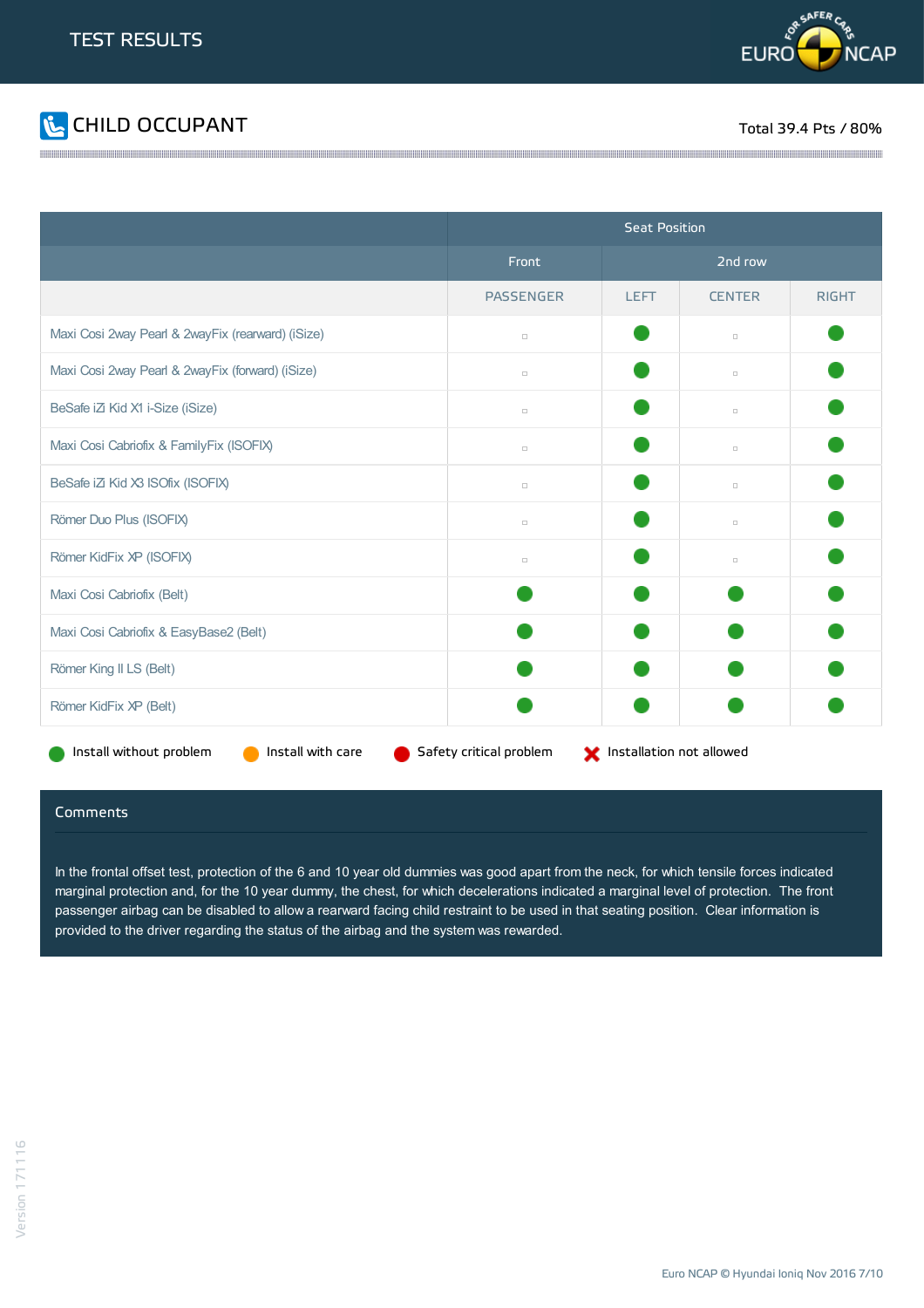



AEB Pedestrian 5 Pts

| <b>System Name</b>                        | <b>Autonomous Emergency Braking</b> |                                                                               |
|-------------------------------------------|-------------------------------------|-------------------------------------------------------------------------------|
| <b>Type</b>                               |                                     | Auto-Brake with Forward Collision Warning                                     |
| Additional Information                    |                                     | Defaults on for every journey; operates above 40km/h and in low ambient light |
| PERFORMANCE                               |                                     |                                                                               |
|                                           | <b>Autobrake Function</b>           |                                                                               |
|                                           | Avoidance                           | Mitigation                                                                    |
| Running Adult crossing from Farside       | Collision avoided up to 40 km/h     | Impact mitigated up to 55 km/h                                                |
| Walking Adult crossing from Nearside -25% | Collision avoided up to 40 km/h     | Impact mitigated up to 60 km/h                                                |
| Walking Adult crossing from Nearside -75% | Collision avoided up to 60 km/h     |                                                                               |
| Running Child from behind parked vehicles | Collision avoided up to 30 km/h     | Impact mitigated up to 45 km/h                                                |

#### Comments

The bonnet provided predominantly adequate or marginal protection for the head of a struck pedestrian, with poor results recorded on the stiff windscreen pillars. The protection provided to pedestrians' legs by the bumper was good at most test locations while protection of the pelvis was good at all points tested. The autonomous emergency braking system reacts when pedestrians are in danger of being struck. The system performed well in Euro NCAP's tests, managing to avoid collisions or to mitigate their severity in several of the test scenarios.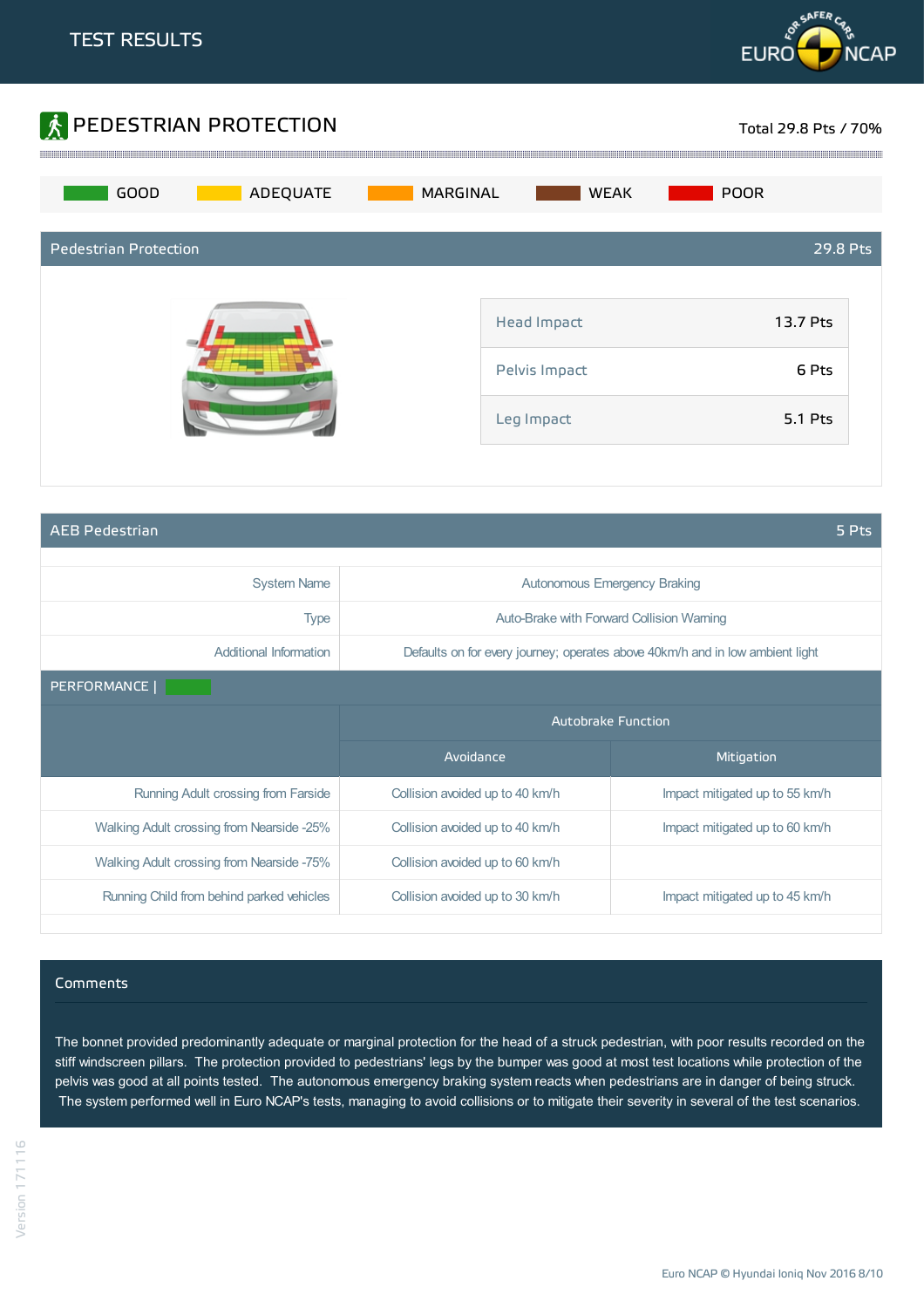

| Speed Limit Information Function   N/A |                                                              |
|----------------------------------------|--------------------------------------------------------------|
| Warning Function   Manually set        |                                                              |
|                                        | Speed Limitation Function   Manually set (accurate to 5km/h) |

### Seat Belt Reminder 3 Pts

| Applies To |                    | All seats          |                   |
|------------|--------------------|--------------------|-------------------|
| Warning    | <b>Driver Seat</b> | front passenger(s) | rear passenger(s) |
| Visual     |                    |                    |                   |
| Audible    |                    |                    |                   |

Pass **C** Fail - Not available

## Lane Support 2.7 Pts

| <b>System Name</b>           | Lane Keep Assist System                     |
|------------------------------|---------------------------------------------|
| <b>Type</b>                  | Lane Keep Assist and Lane Departure Warning |
| <b>Operational From</b>      | 60 km/h                                     |
| Warning                      | <b>Audible and Visual</b>                   |
| PERFORMANCE                  |                                             |
| <b>LKA Confirmation Test</b> | Pass (5/5)                                  |
| <b>LDW Confirmation Test</b> | Pass                                        |